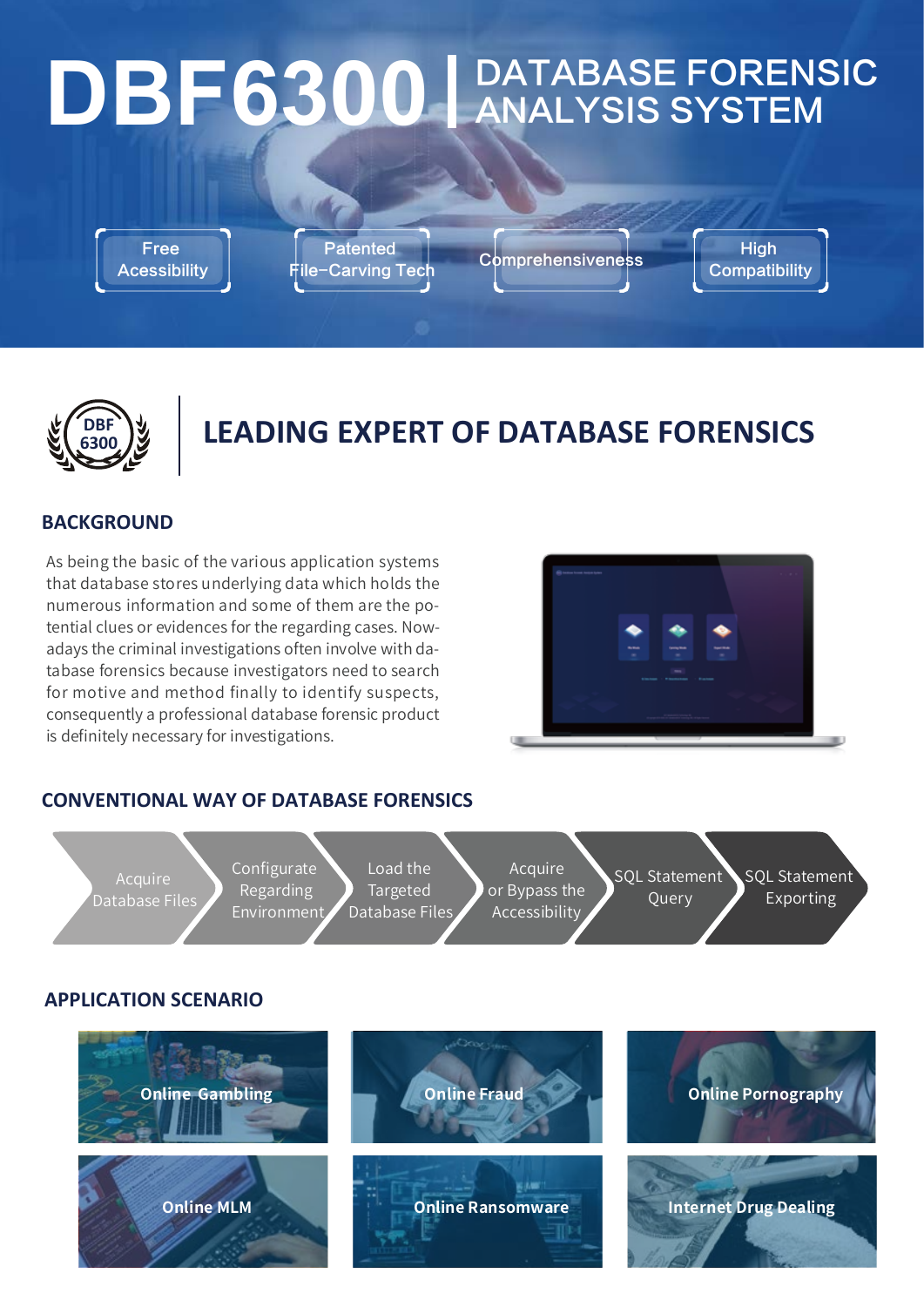### **DBF6300 PRODUCT OVERVIEW**

DBF6300 the globally leading first database forensic product specializes in this filed which covers the main types of relational databases currently. It aims to resolve the problems about the deleted & damaged database files, damaged file system, restriction of application system accessibility. Investigators can utilize DBF6300 to conduct the previewing, recovery, extraction, reorganization, analysis, exporting operations to the database files involved in the cases independently without the assistance from the specialists or pre-configurate the regarding environment. DBF6300 is ideally time & cost-effective product which has to be widely used in the related jobs.

### **DBF6300 MAIN FUNCTION**